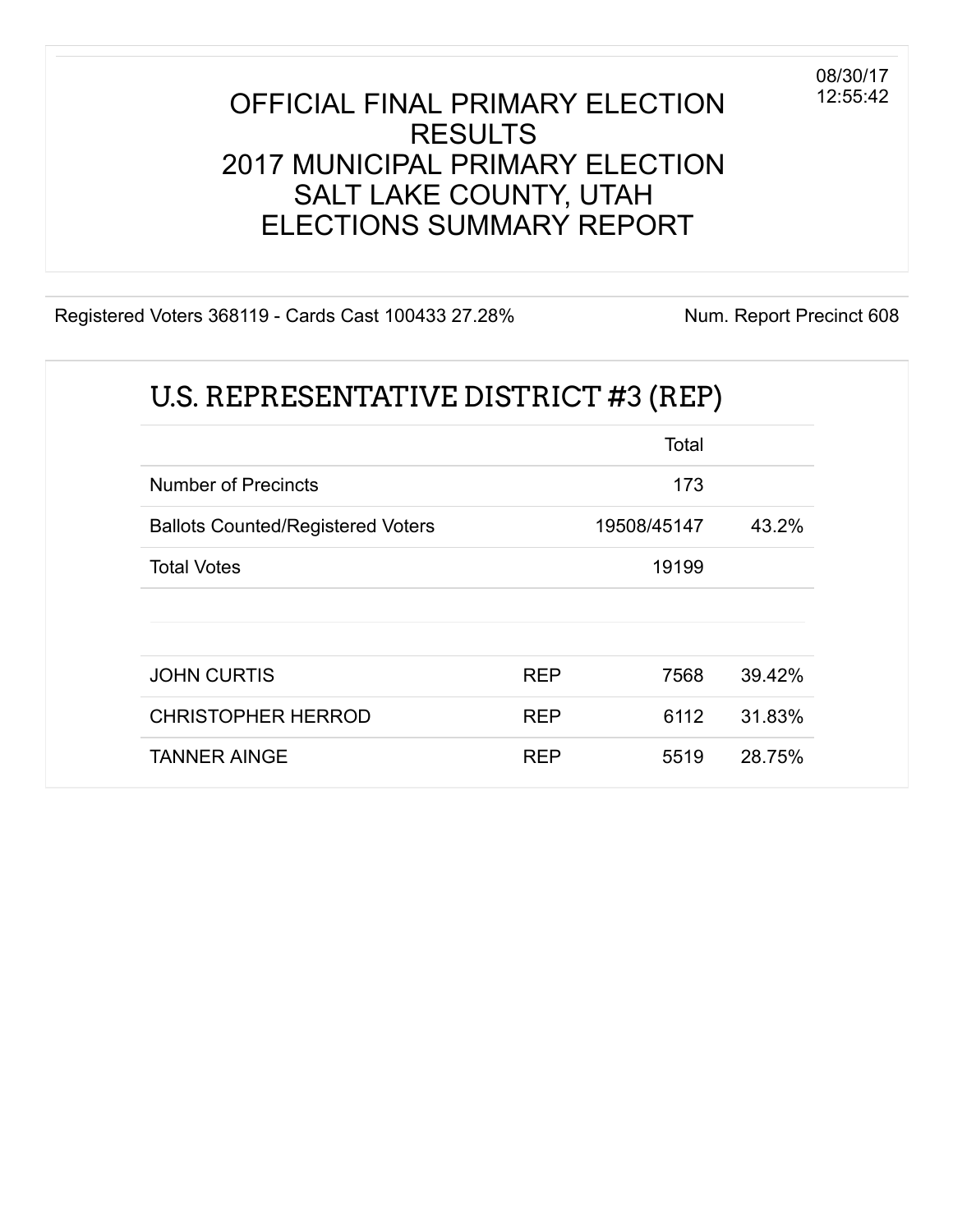## BLUFFDALE CITY COUNCIL AT LARGE

|                                          | Total     |        |
|------------------------------------------|-----------|--------|
| <b>Number of Precincts</b>               | 6         |        |
| <b>Ballots Counted/Registered Voters</b> | 1046/5566 | 18.8%  |
| <b>Total Votes</b>                       | 1018      |        |
|                                          |           |        |
|                                          |           |        |
| <b>DAVE KALLAS</b>                       | 553       | 54.32% |
| <b>NANCY LORD</b>                        | 292       | 28.68% |
| <b>CARSON L. MITCHELL</b>                | 111       | 10.90% |
| <b>COURTNEY HANSEN</b>                   | 62        | 6.09%  |

### COTTONWOOD HEIGHTS CITY COUNCIL DISTRICT 3

|                                          | Total     |        |
|------------------------------------------|-----------|--------|
| <b>Number of Precincts</b>               | 8         |        |
| <b>Ballots Counted/Registered Voters</b> | 1490/4899 | 30.4%  |
| <b>Total Votes</b>                       | 1445      |        |
|                                          |           |        |
|                                          |           |        |
| <b>MICHAEL LARRY HANSON</b>              | 691       | 47.82% |
| <b>TALI BRUCE</b>                        | 385       | 26.64% |
| <b>TONIA DALTON</b>                      | 369       | 25.54% |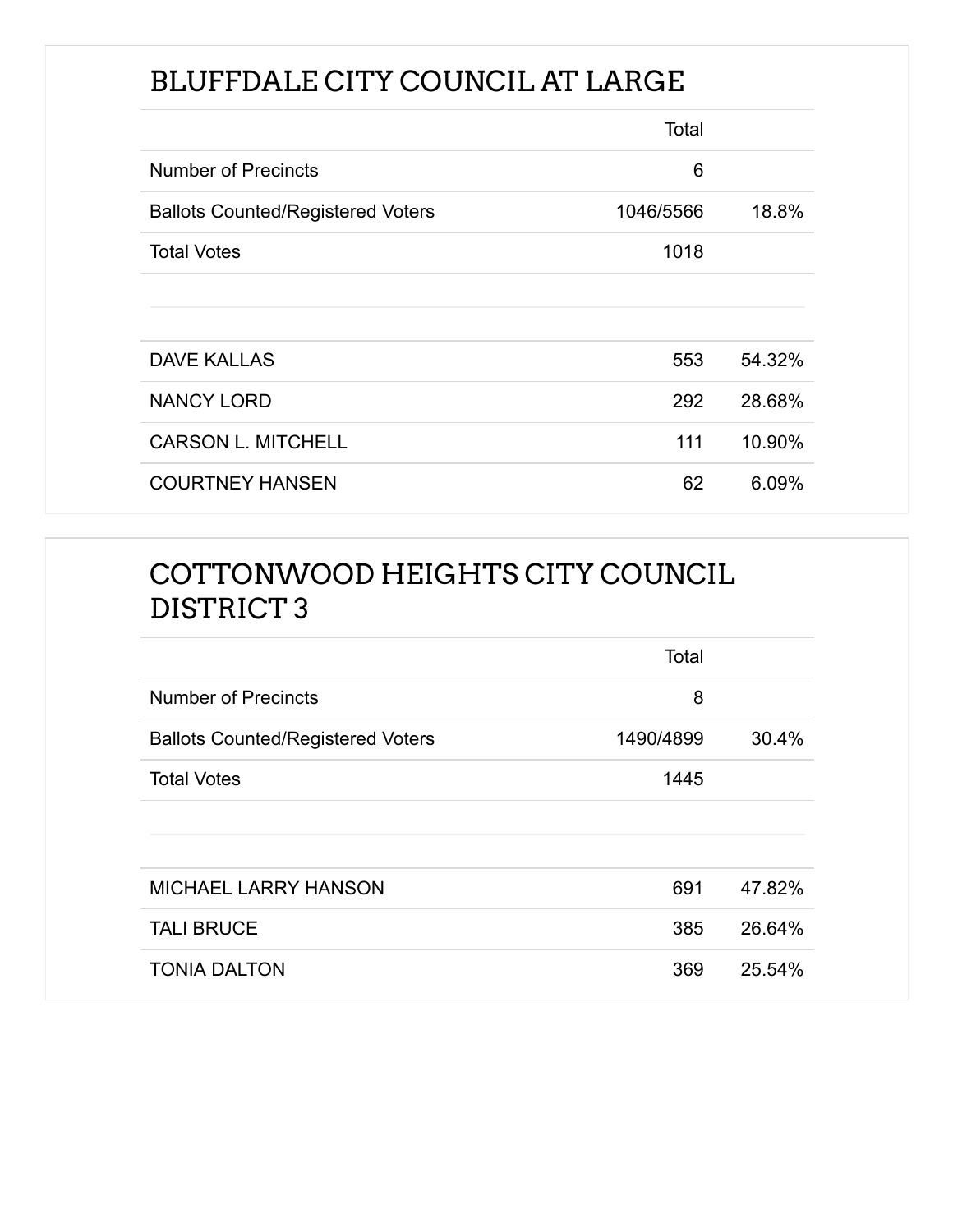### COTTONWOOD HEIGHTS CITY COUNCIL DISTRICT 4

|                                          | Total     |        |
|------------------------------------------|-----------|--------|
| <b>Number of Precincts</b>               | 9         |        |
| <b>Ballots Counted/Registered Voters</b> | 1737/5098 | 34.1%  |
| <b>Total Votes</b>                       | 1660      |        |
|                                          |           |        |
|                                          |           |        |
| <b>CHRISTINE WATSON MIKELL</b>           | 1164      | 70.12% |
| <b>ERIC RIJK KRAAN</b>                   | 267       | 16.08% |
| AARON LEE THOMPSON                       | 229       | 13.80% |

#### DRAPER CITY MAYOR

|                                          | Total      |        |
|------------------------------------------|------------|--------|
| <b>Number of Precincts</b>               | 23         |        |
| <b>Ballots Counted/Registered Voters</b> | 7354/21529 | 34.2%  |
| <b>Total Votes</b>                       | 7294       |        |
|                                          |            |        |
|                                          |            |        |
| <b>MICHELE WEEKS</b>                     | 3302       | 45.27% |
| <b>TROY K. WALKER</b>                    | 2723       | 37.33% |
| <b>TROY MARTINEZ</b>                     | 1269       | 17.40% |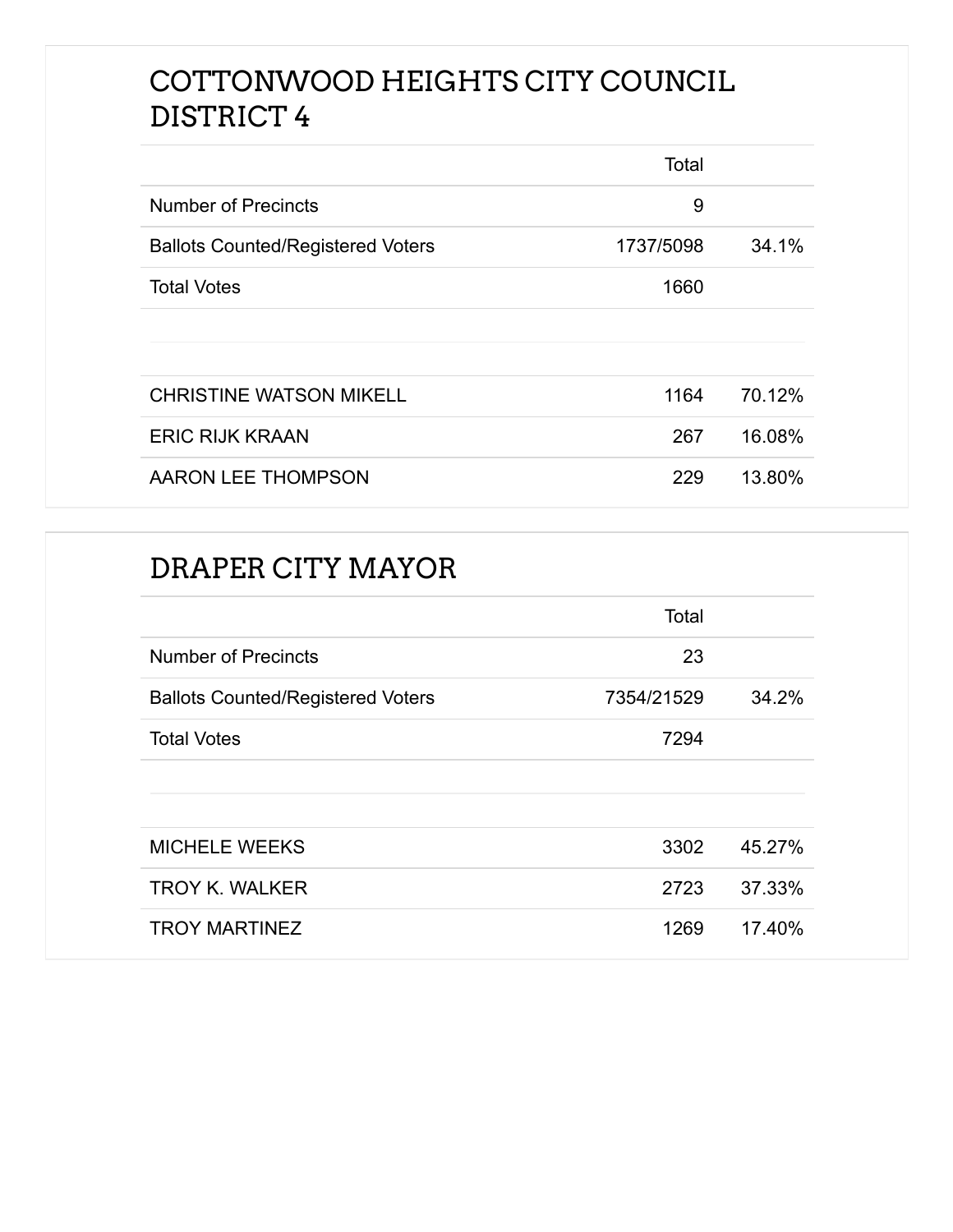### DRAPER CITY COUNCIL AT LARGE

|                                          | Total      |        |
|------------------------------------------|------------|--------|
| <b>Number of Precincts</b>               | 23         |        |
| <b>Ballots Counted/Registered Voters</b> | 7354/21529 | 34.2%  |
| <b>Total Votes</b>                       | 12530      |        |
|                                          |            |        |
|                                          |            |        |
| <b>TASHA LOWERY</b>                      | 3254       | 25.97% |
| <b>WILLIAM E. RAPPLEYE</b>               | 2456       | 19.60% |
| <b>MIKE GREEN</b>                        | 2028       | 16.19% |
| <b>DAN WHEATLEY</b>                      | 2015       | 16.08% |
| <b>HUBERT Y. HUH</b>                     | 1531       | 12.22% |
| <b>JEFF GRAHAM</b>                       | 1246       | 9.94%  |

### HERRIMAN CITY MAYOR

|                                          | Total      |        |
|------------------------------------------|------------|--------|
| <b>Number of Precincts</b>               | 23         |        |
| <b>Ballots Counted/Registered Voters</b> | 3227/14798 | 21.8%  |
| <b>Total Votes</b>                       | 3204       |        |
|                                          |            |        |
|                                          |            |        |
| <b>CORALEE WESSMAN-MOSER</b>             | 1404       | 43.82% |
| <b>DAVID WATTS</b>                       | 839        | 26.19% |
| DAVID H. HOWE                            | 564        | 17.60% |
| <b>JOE DARGER</b>                        | 397        | 12.39% |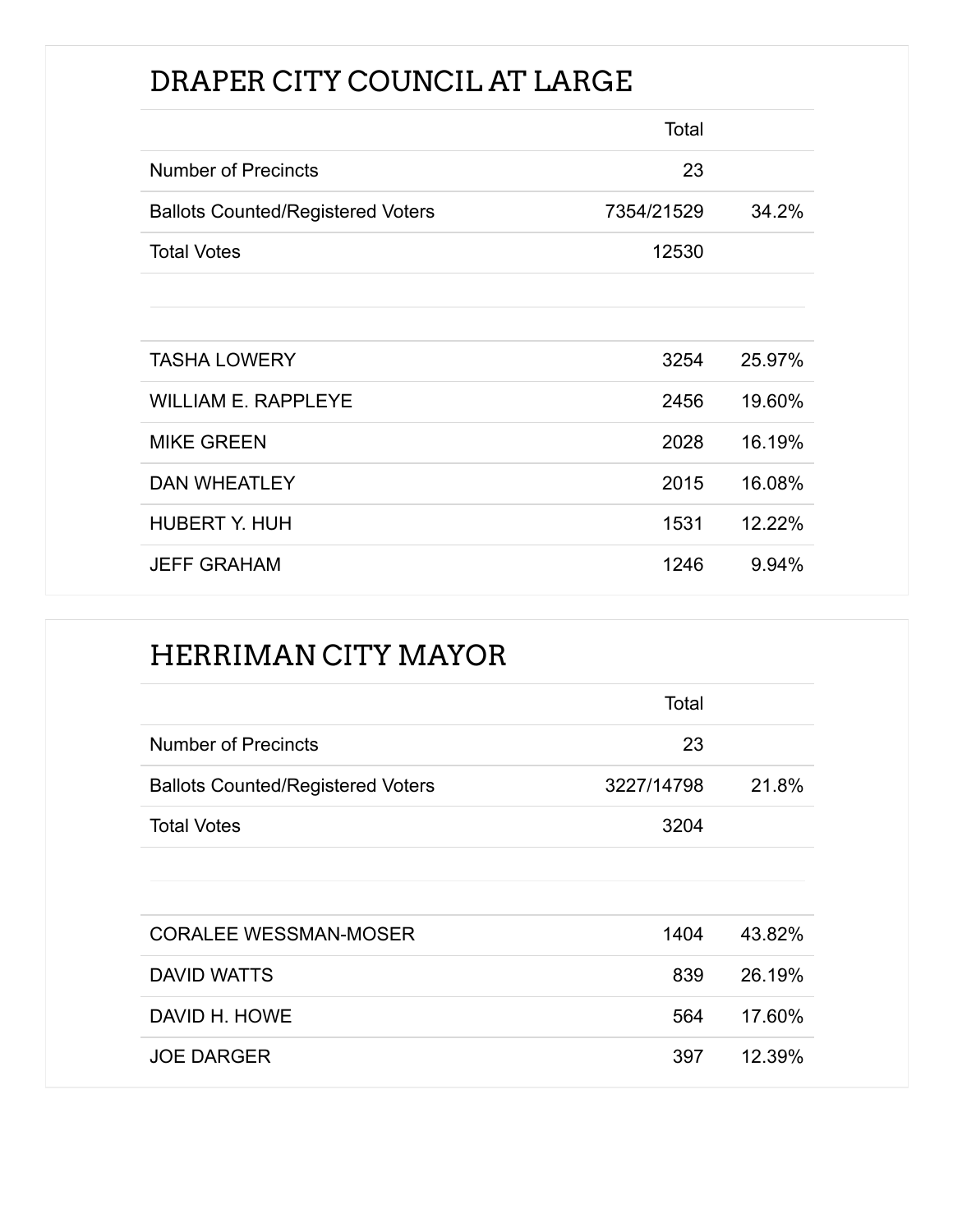## HERRIMAN CITY COUNCIL DISTRICT 2

|                                          | Total    |        |
|------------------------------------------|----------|--------|
| <b>Number of Precincts</b>               | 5        |        |
| <b>Ballots Counted/Registered Voters</b> | 911/3741 | 24.4%  |
| <b>Total Votes</b>                       | 862      |        |
|                                          |          |        |
|                                          |          |        |
| <b>CLINT SMITH</b>                       | 387      | 44.90% |
| <b>JARED D. RICHARDSON</b>               | 259      | 30.05% |
| <b>MELISSA JOHN</b>                      | 216      | 25.06% |

### HERRIMAN CITY COUNCIL DISTRICT 3

|                                          | Total    |        |
|------------------------------------------|----------|--------|
| <b>Number of Precincts</b>               | 8        |        |
| <b>Ballots Counted/Registered Voters</b> | 814/3195 | 25.5%  |
| <b>Total Votes</b>                       | 798      |        |
|                                          |          |        |
|                                          |          |        |
| <b>CODY STROMBERG</b>                    | 326      | 40.85% |
| <b>SHERRIE OHRN</b>                      | 325      | 40.73% |
| SILONI MAKARITA VIMAHI PILI              | 147      | 18.42% |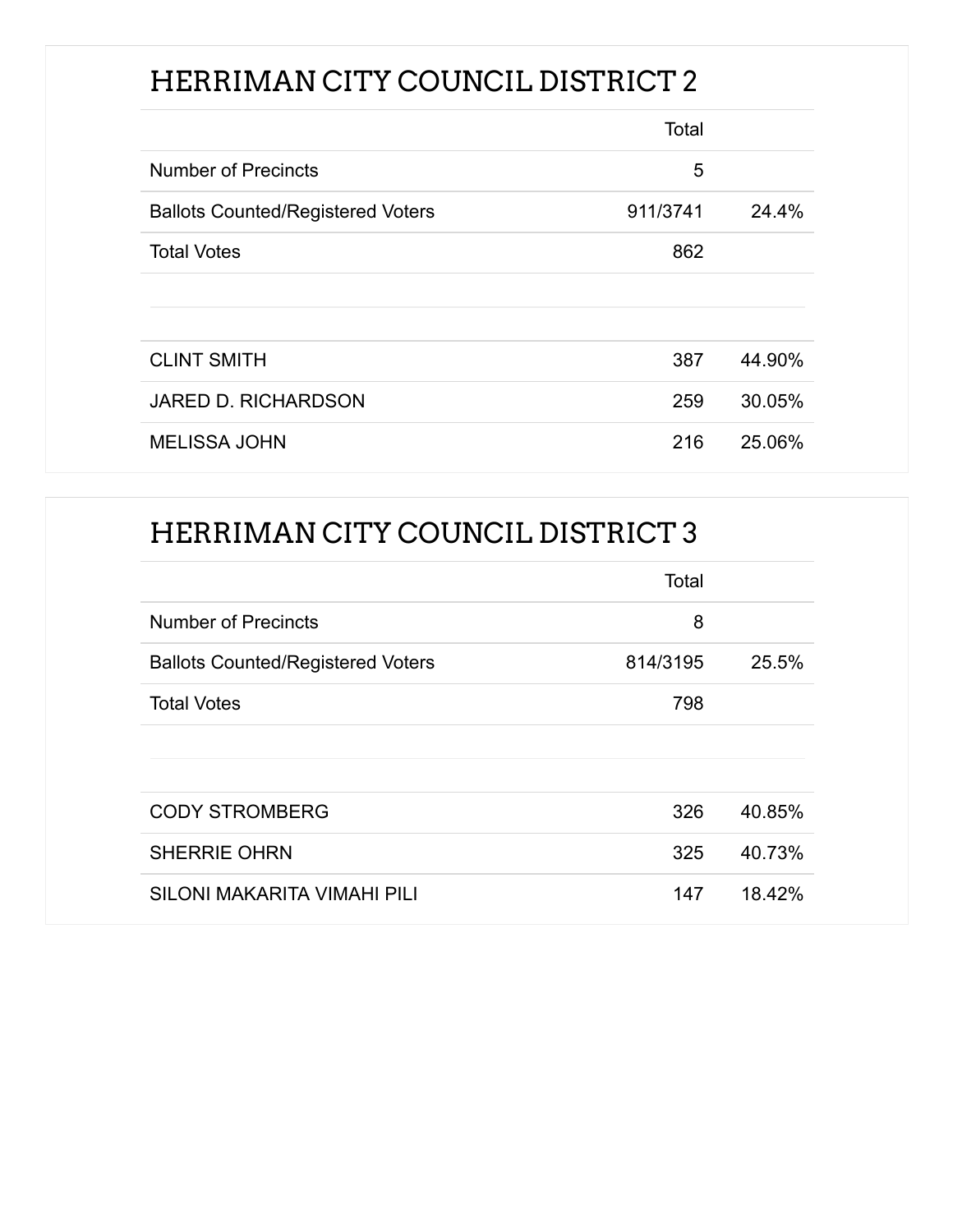## MIDVALE CITY MAYOR

|                                          | Total      |        |
|------------------------------------------|------------|--------|
| <b>Number of Precincts</b>               | 22         |        |
| <b>Ballots Counted/Registered Voters</b> | 3393/12217 | 27.8%  |
| <b>Total Votes</b>                       | 3372       |        |
|                                          |            |        |
|                                          |            |        |
| <b>ROBERT M. HALE</b>                    | 995        | 29.51% |
| SOPHIA HAWES-TINGEY                      | 831        | 24.64% |
| <b>MONT L. MILLERBERG</b>                | 510        | 15.12% |
| ANDREA B PERSON                          | 395        | 11.71% |
| PHIL JANKOVICH                           | 371        | 11.00% |
| <b>MATTHEW HANSEN</b>                    | 270        | 8.01%  |

## MIDVALE CITY COUNCIL DISTRICT 4

|                                          | Total    |        |
|------------------------------------------|----------|--------|
| <b>Number of Precincts</b>               | 4        |        |
| <b>Ballots Counted/Registered Voters</b> | 803/2218 | 36.2%  |
| <b>Total Votes</b>                       | 796      |        |
|                                          |          |        |
|                                          |          |        |
| <b>BRYANT BROWN</b>                      | 248      | 31.16% |
| <b>WAYNE L. SHARP</b>                    | 238      | 29.90% |
| <b>STEPHANIE JOHNSON</b>                 | 186      | 23.37% |
| <b>ANDREW STODDARD</b>                   | 124      | 15.58% |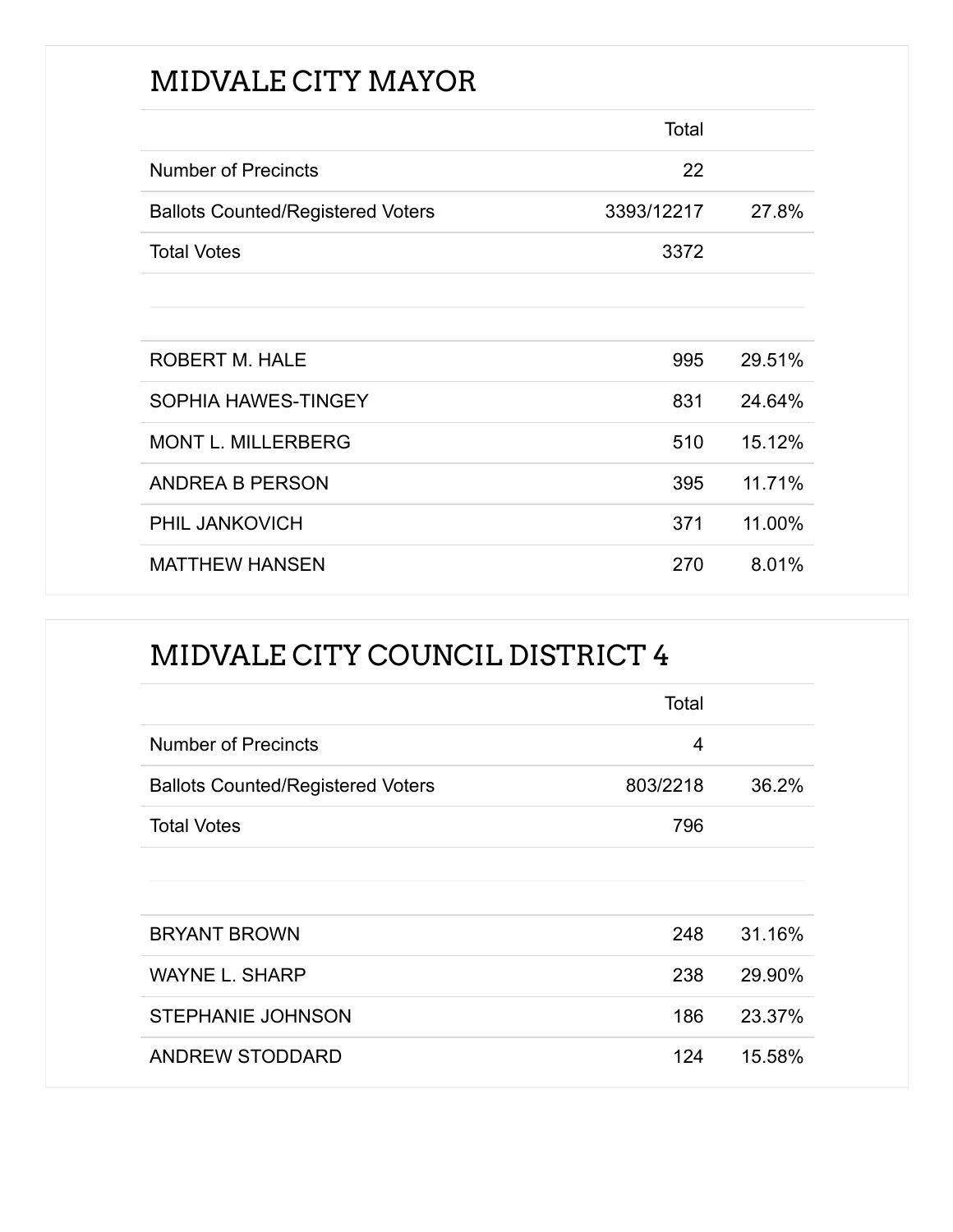## MURRAY CITY MAYOR

|                                          | Total      |        |
|------------------------------------------|------------|--------|
| <b>Number of Precincts</b>               | 51         |        |
| <b>Ballots Counted/Registered Voters</b> | 8963/24490 | 36.6%  |
| <b>Total Votes</b>                       | 8950       |        |
|                                          |            |        |
|                                          |            |        |
| DANIEL C. SNARR                          | 3668       | 40.98% |
| D. BLAIR CAMP                            | 2999       | 33.51% |
| <b>RICHARD SNELGROVE</b>                 | 1799       | 20.10% |
| <b>VERL GREENHALGH</b>                   | 484        | 5.41%  |

## SALT LAKE CITY COUNCIL DISTRICT 1

|                                          | Total     |        |
|------------------------------------------|-----------|--------|
| <b>Number of Precincts</b>               | 13        |        |
| <b>Ballots Counted/Registered Voters</b> | 1705/7939 | 21.5%  |
| <b>Total Votes</b>                       | 1702      |        |
|                                          |           |        |
|                                          |           |        |
| <b>JAMES ROGERS</b>                      | 1335      | 78.44% |
| DAVID C ATKIN                            | 209       | 12.28% |
| ARNOLD M JONES                           | 158       | 9.28%  |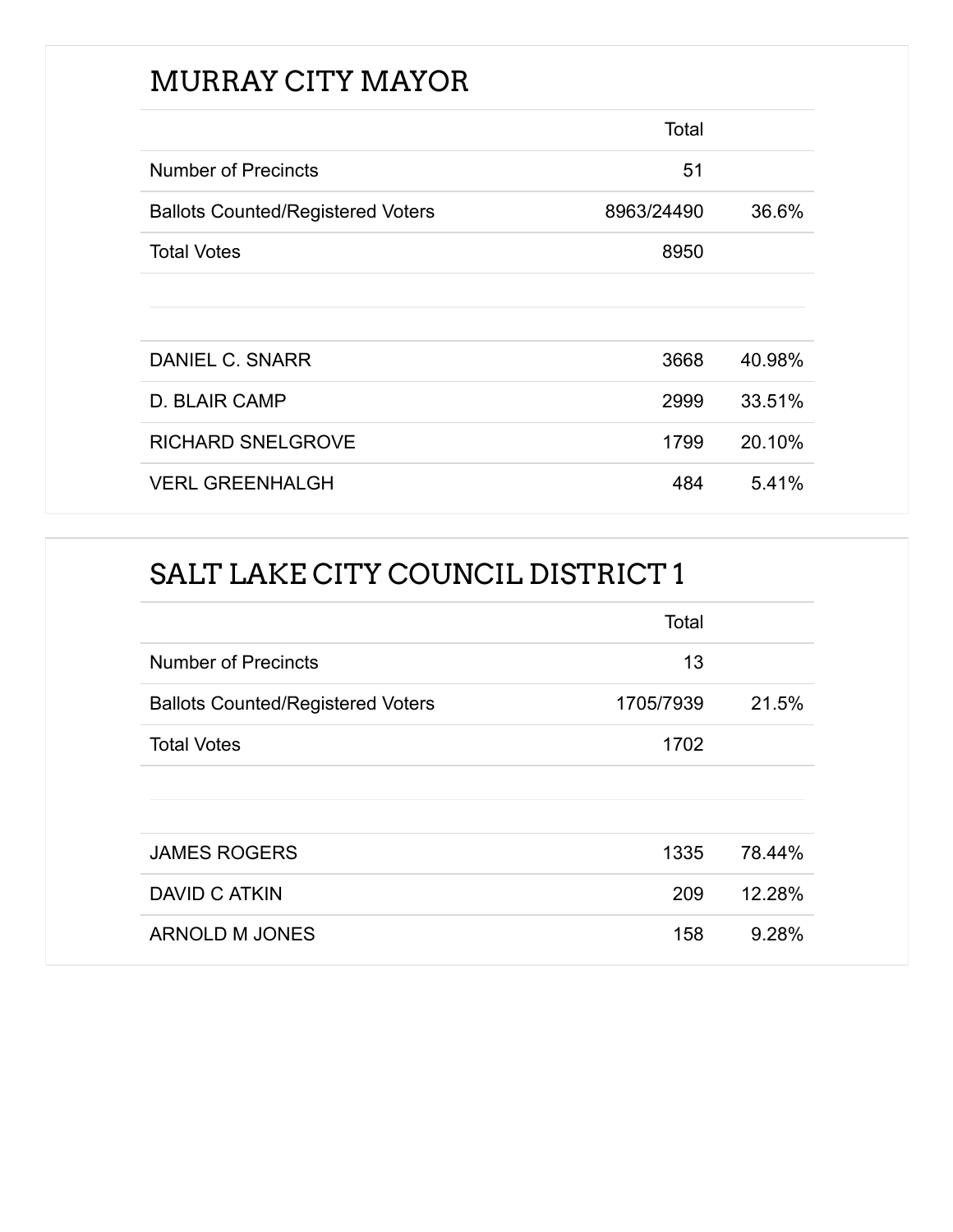## SALT LAKE CITY COUNCIL DISTRICT 3

|                                          | Total      |        |
|------------------------------------------|------------|--------|
| <b>Number of Precincts</b>               | 22         |        |
| <b>Ballots Counted/Registered Voters</b> | 5406/14176 | 38.1%  |
| <b>Total Votes</b>                       | 5391       |        |
|                                          |            |        |
|                                          |            |        |
| <b>CHRIS WHARTON</b>                     | 1762       | 32.68% |
| <b>PHIL CARROLL</b>                      | 1716       | 31.83% |
| <b>LAURA CUSHMAN</b>                     | 1105       | 20.50% |
| <b>BRIAN W. FUKUSHIMA</b>                | 541        | 10.04% |
| <b>JEFFREY V. GARBETT</b>                | 267        | 4.95%  |

### SALT LAKE CITY COUNCIL DISTRICT 5

|                                          | Total      |        |
|------------------------------------------|------------|--------|
| <b>Number of Precincts</b>               | 21         |        |
| <b>Ballots Counted/Registered Voters</b> | 3376/12720 | 26.5%  |
| <b>Total Votes</b>                       | 3373       |        |
|                                          |            |        |
|                                          |            |        |
| <b>ERIN MENDENHALL</b>                   | 2483       | 73.61% |
| <b>GEORGE CHAPMAN</b>                    | 293        | 8.69%  |
| <b>BENJAMIN NOAH ROSENBERG</b>           | 287        | 8.51%  |
| CAROL GOODE-ROGOZINSKI                   | 235        | 6.97%  |
| <b>VANCE HANSEN</b>                      | 75         | 2.22%  |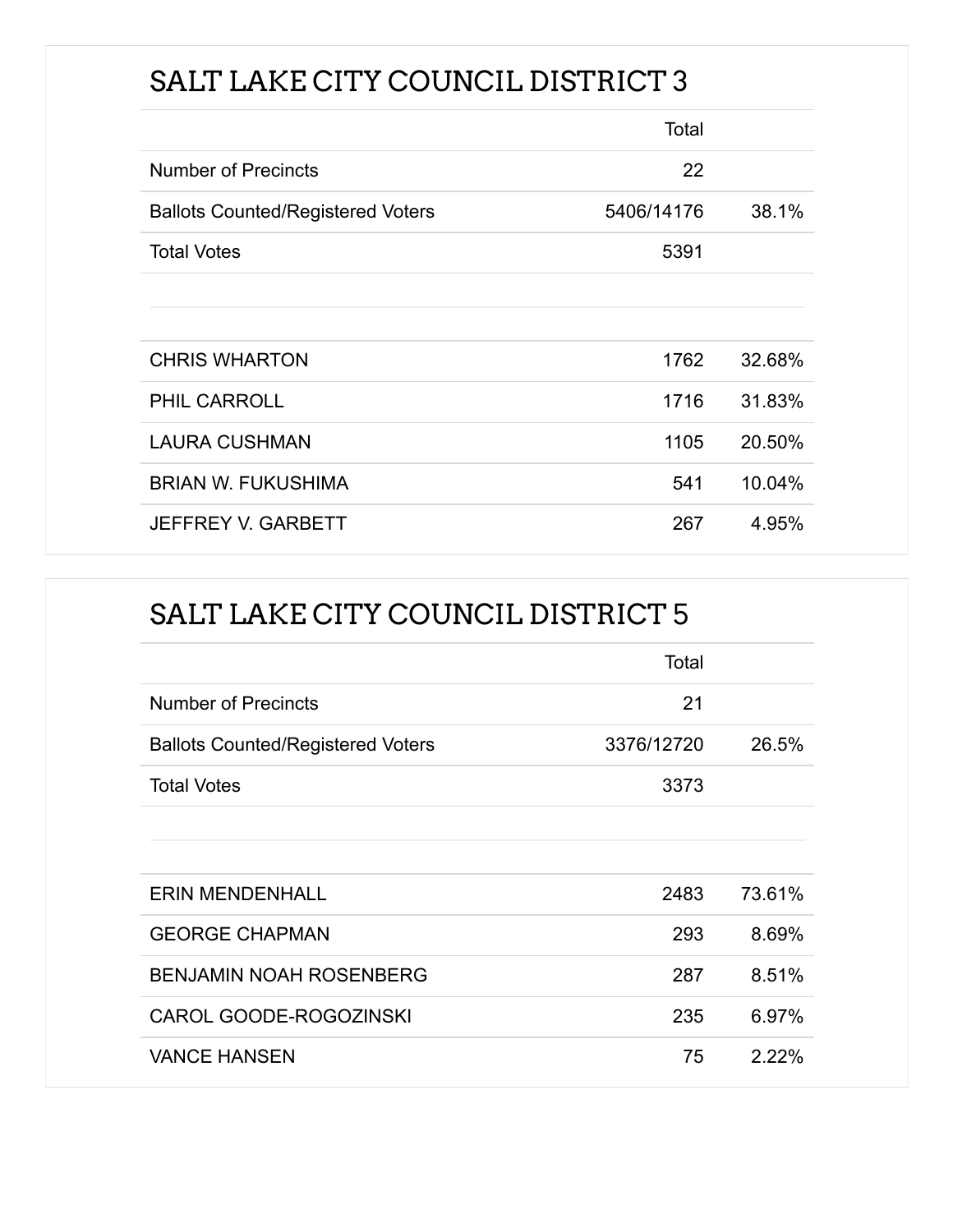# SALT LAKE CITY COUNCIL DISTRICT 7

|                                          | Total      |        |
|------------------------------------------|------------|--------|
| <b>Number of Precincts</b>               | 22         |        |
| <b>Ballots Counted/Registered Voters</b> | 4158/14128 | 29.4%  |
| <b>Total Votes</b>                       | 4142       |        |
|                                          |            |        |
|                                          |            |        |
| <b>AMY FOWLER</b>                        | 1734       | 41.86% |
| <b>ABE SMITH</b>                         | 911        | 21.99% |
| <b>BEN HAYNES</b>                        | 468        | 11.30% |
| <b>SAMANTHA L. FINCH</b>                 | 350        | 8.45%  |
| <b>JASON SILLS</b>                       | 349        | 8.43%  |
| <b>BENJAMIN SESSIONS</b>                 | 330        | 7.97%  |

### SANDY CITY MAYOR

|                                          | Total       |        |
|------------------------------------------|-------------|--------|
| <b>Number of Precincts</b>               | 76          |        |
| <b>Ballots Counted/Registered Voters</b> | 14975/48331 | 31.0%  |
| <b>Total Votes</b>                       | 14540       |        |
|                                          |             |        |
|                                          |             |        |
| <b>TOM DOLAN</b>                         | 6999        | 48.14% |
| <b>KURT BRADBURN</b>                     | 5830        | 40.10% |
| <b>GARY T FORBUSH</b>                    | 1711        | 11.77% |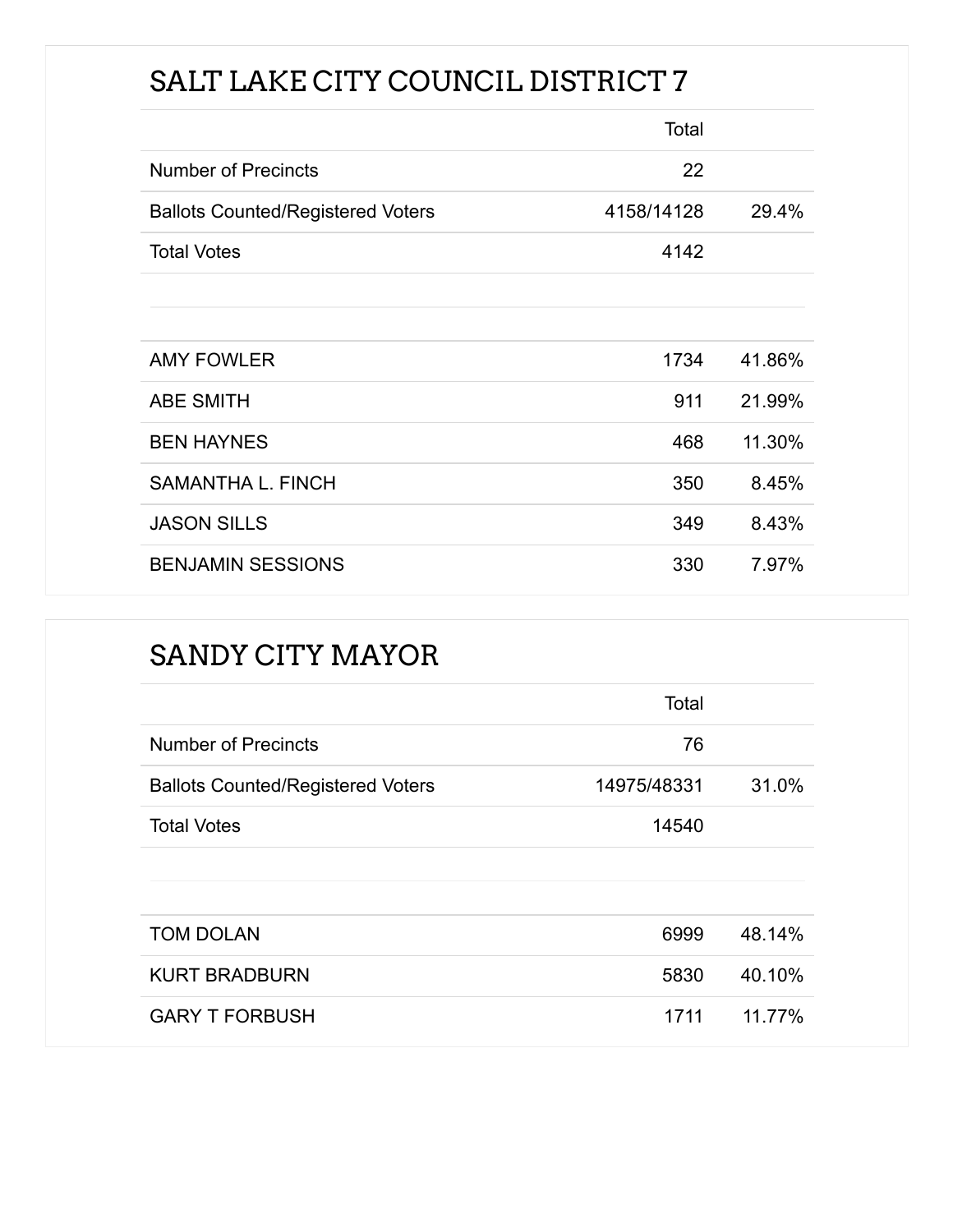## SANDY CITY COUNCIL AT LARGE

|                                          | Total       |        |
|------------------------------------------|-------------|--------|
| <b>Number of Precincts</b>               | 76          |        |
| <b>Ballots Counted/Registered Voters</b> | 14975/48331 | 31.0%  |
| <b>Total Votes</b>                       | 13736       |        |
|                                          |             |        |
|                                          |             |        |
| <b>STEVE SMITH</b>                       | 4949        | 36.03% |
| <b>ZACH ROBINSON</b>                     | 4832        | 35.18% |
| <b>JOSH TILLOTSON</b>                    | 2044        | 14.88% |
| <b>TERRY PARKIN</b>                      | 1911        | 13.91% |

## SANDY CITY COUNCIL DISTRICT 1

|                                          | Total      |        |
|------------------------------------------|------------|--------|
| <b>Number of Precincts</b>               | 18         |        |
| <b>Ballots Counted/Registered Voters</b> | 2936/10202 | 28.8%  |
| <b>Total Votes</b>                       | 2835       |        |
|                                          |            |        |
|                                          |            |        |
| <b>BROOKE CHRISTENSEN</b>                | 879        | 31.01% |
| <b>RANDY OSBORNE</b>                     | 839        | 29.59% |
| <b>STEPHANIE DICKEY</b>                  | 746        | 26.31% |
| <b>SEAN J. KOWALLIS</b>                  | 218        | 7.69%  |
| <b>JOSH SUNDE</b>                        | 153        | 5.40%  |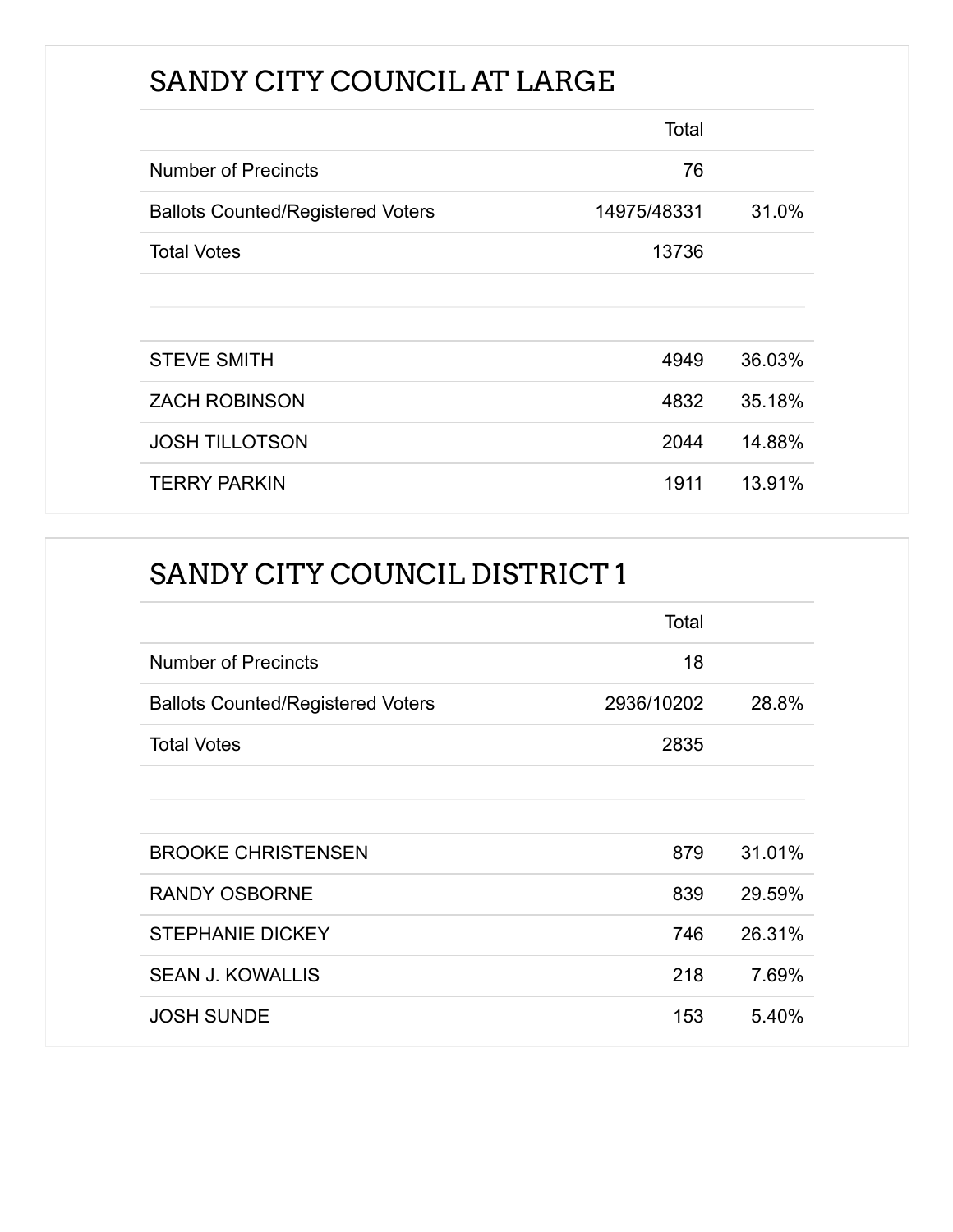## SANDY CITY COUNCIL DISTRICT 3

|                                          | Total      |        |
|------------------------------------------|------------|--------|
| <b>Number of Precincts</b>               | 22         |        |
| <b>Ballots Counted/Registered Voters</b> | 4933/14197 | 34.7%  |
| <b>Total Votes</b>                       | 4540       |        |
|                                          |            |        |
|                                          |            |        |
| <b>KRIS NICHOLL</b>                      | 1877       | 41.34% |
| <b>DEA THEODORE</b>                      | 1032       | 22.73% |
| <b>JIM EDWARDS</b>                       | 1023       | 22.53% |
| <b>STEVEN CALBERT</b>                    | 608        | 13.39% |

## SOUTH JORDAN CITY MAYOR

|                                          | Total      |        |
|------------------------------------------|------------|--------|
| <b>Number of Precincts</b>               | 46         |        |
| <b>Ballots Counted/Registered Voters</b> | 9240/34398 | 26.9%  |
| <b>Total Votes</b>                       | 9182       |        |
|                                          |            |        |
|                                          |            |        |
| <b>DAWN RAMSEY</b>                       | 3545       | 38.61% |
| <b>MARK T. WOOLLEY</b>                   | 3185       | 34.69% |
| <b>RICH CUNNINGHAM</b>                   | 2452       | 26.70% |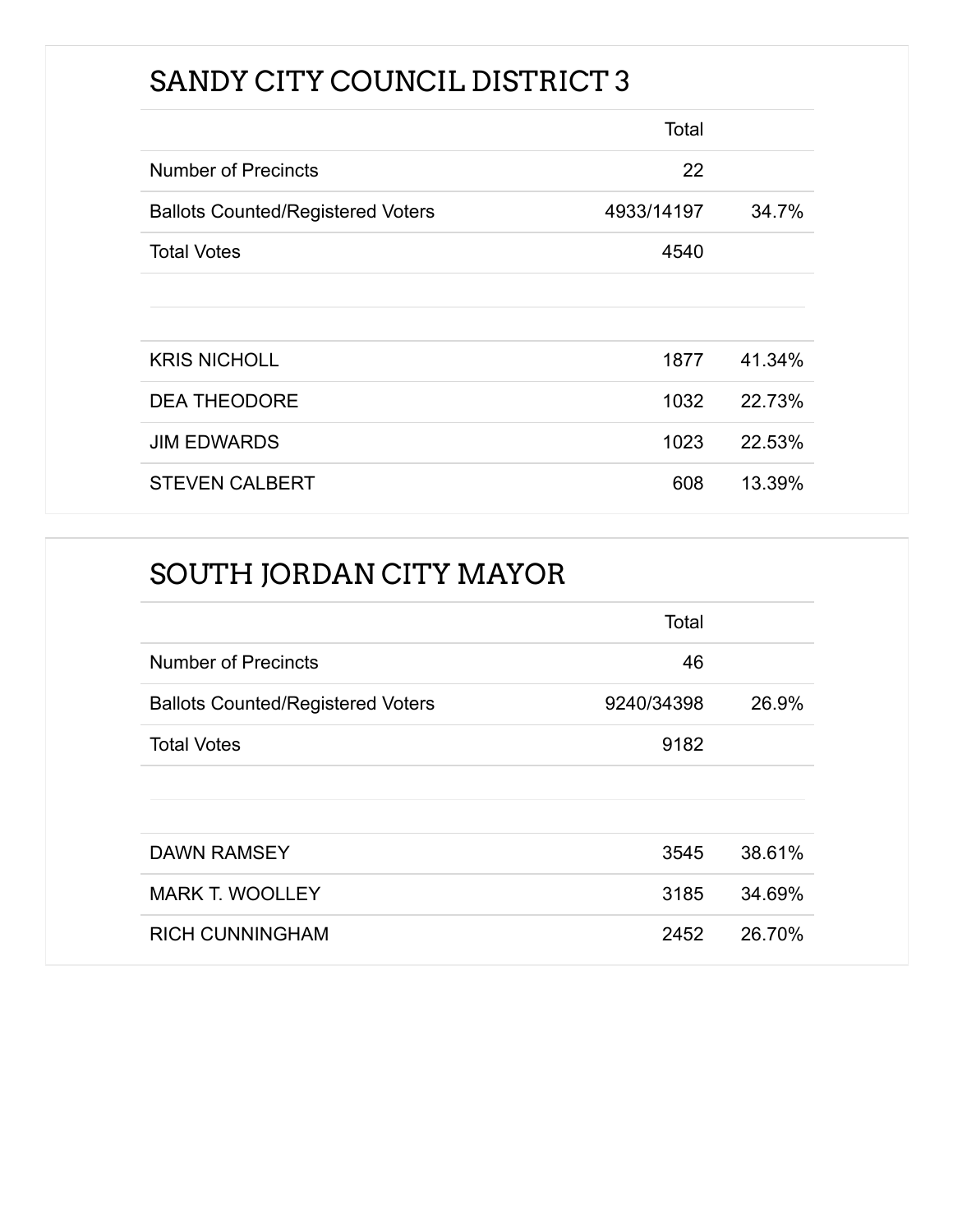## SOUTH JORDAN CITY COUNCIL DISTRICT 3

|                                          | Total     |        |
|------------------------------------------|-----------|--------|
| <b>Number of Precincts</b>               | 11        |        |
| <b>Ballots Counted/Registered Voters</b> | 2141/7892 | 27.1%  |
| <b>Total Votes</b>                       | 2112      |        |
|                                          |           |        |
|                                          |           |        |
| <b>DON SHELTON</b>                       | 1037      | 49.10% |
| <b>JULIE HOLBROOK</b>                    | 650       | 30.78% |
| <b>PATRICK J. RISK</b>                   | 425       | 20.12% |

### SOUTH JORDAN CITY COUNCIL DISTRICT 5

|                                          | Total     |        |
|------------------------------------------|-----------|--------|
| <b>Number of Precincts</b>               | 8         |        |
| <b>Ballots Counted/Registered Voters</b> | 1690/7766 | 21.8%  |
| <b>Total Votes</b>                       | 1636      |        |
|                                          |           |        |
|                                          |           |        |
| <b>JASON T MCGUIRE</b>                   | 669       | 40.89% |
| SANDRA KAY KIRKENDOLL                    | 623       | 38.08% |
| <b>MARTIN J. GALE</b>                    | 197       | 12.04% |
| <b>GREG WISE</b>                         | 147       | 8.99%  |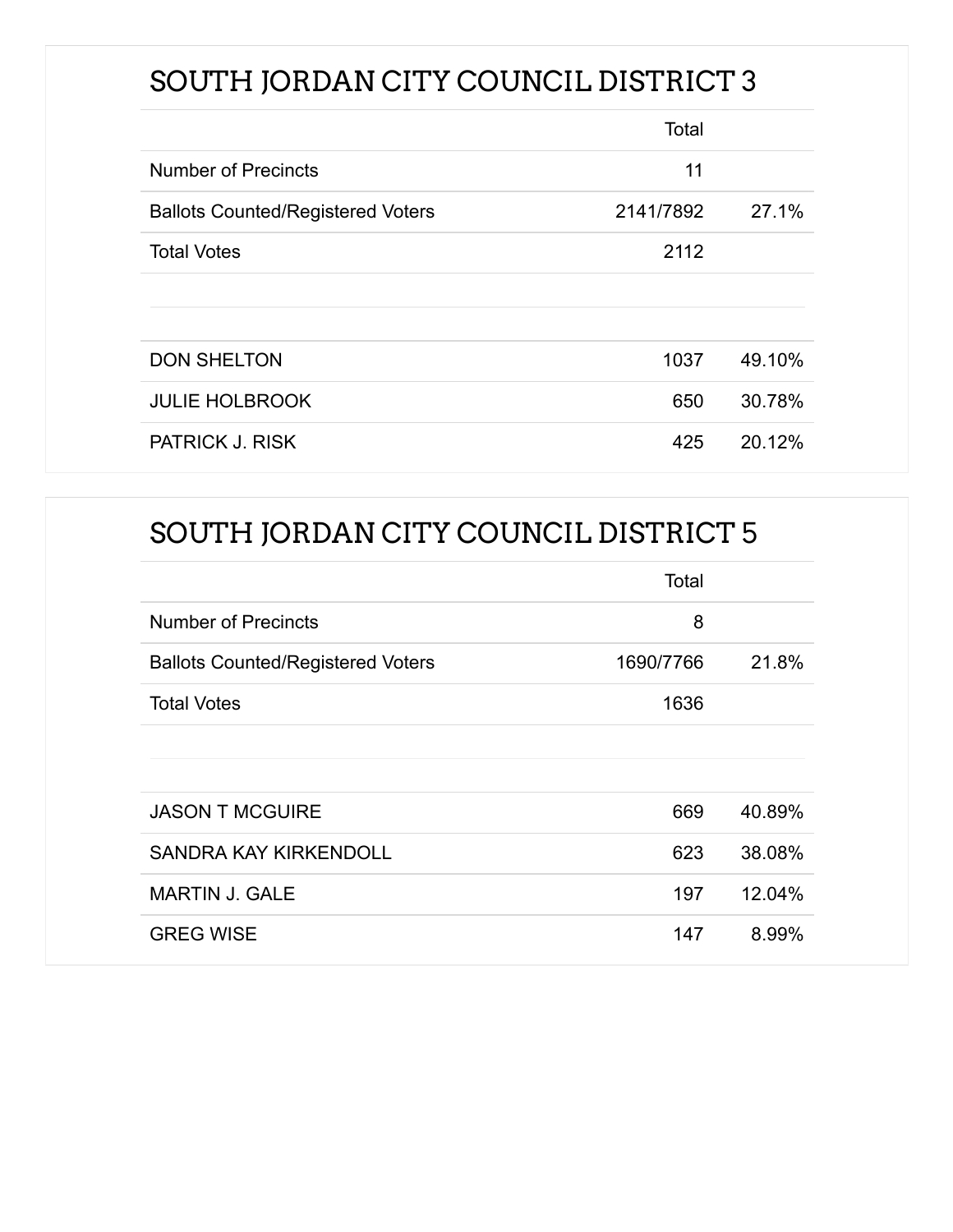## SOUTH SALT LAKE CITY MAYOR

|                                          | Total     |        |
|------------------------------------------|-----------|--------|
| <b>Number of Precincts</b>               | 13        |        |
| <b>Ballots Counted/Registered Voters</b> | 2083/6872 | 30.3%  |
| <b>Total Votes</b>                       | 2081      |        |
|                                          |           |        |
|                                          |           |        |
| <b>CHERIE WOOD</b>                       | 1176      | 56.51% |
| <b>MARK C. KINDRED</b>                   | 475       | 22.83% |
| <b>L SHANE SIWIK</b>                     | 430       | 20.66% |

## SOUTH SALT LAKE CITY COUNCIL AT LARGE

|                                          | Total     |        |
|------------------------------------------|-----------|--------|
| <b>Number of Precincts</b>               | 13        |        |
| <b>Ballots Counted/Registered Voters</b> | 2083/6872 | 30.3%  |
| <b>Total Votes</b>                       | 1949      |        |
|                                          |           |        |
|                                          |           |        |
| <b>RAY DEWOLFE</b>                       | 765       | 39.25% |
| AARON A. FROST                           | 651       | 33.40% |
| <b>JAMES D. SMITH</b>                    | 533       | 27.35% |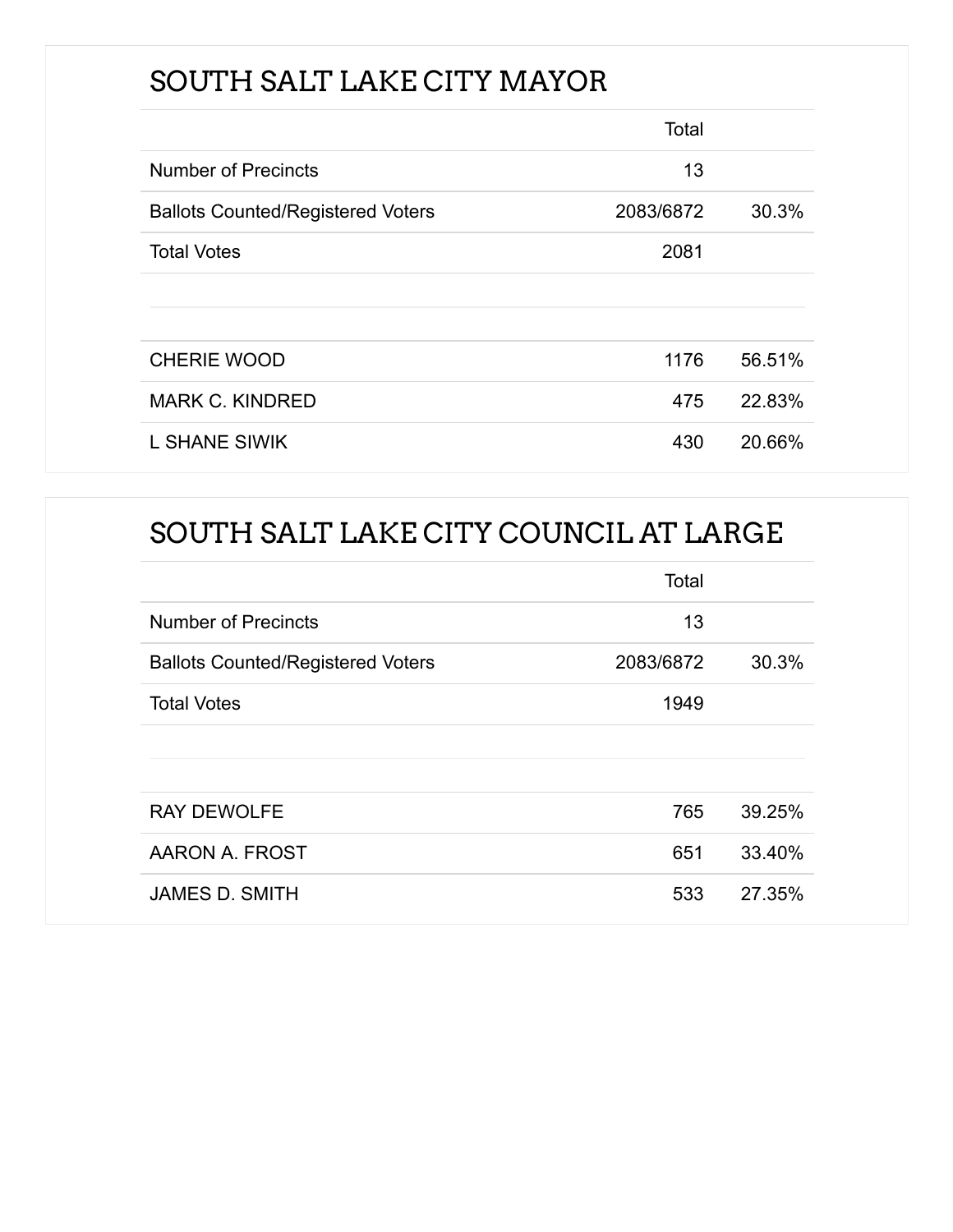## TAYLORSVILLE CITY MAYOR

|                                          | Total      |        |
|------------------------------------------|------------|--------|
| <b>Number of Precincts</b>               | 39         |        |
| <b>Ballots Counted/Registered Voters</b> | 7160/24317 | 29.4%  |
| <b>Total Votes</b>                       | 7147       |        |
|                                          |            |        |
|                                          |            |        |
| <b>KRISTIE STEADMAN OVERSON</b>          | 3862       | 54.04% |
| <b>LARRY JOHNSON</b>                     | 2922       | 40.88% |
| <b>HARRY LLOYD HANSEN</b>                | 363        | 5.08%  |

### WEST JORDAN CITY MAYOR

|                                          | Total      |        |
|------------------------------------------|------------|--------|
| <b>Number of Precincts</b>               | 67         |        |
| <b>Ballots Counted/Registered Voters</b> | 9348/43664 | 21.4%  |
| <b>Total Votes</b>                       | 9304       |        |
|                                          |            |        |
| KIM V. ROLFE                             | 2667       | 28.67% |
| <b>JIM RIDING</b>                        | 2462       | 26.46% |
| <b>DIRK BURTON</b>                       | 1790       | 19.24% |
| <b>ZACH JACOB</b>                        | 1778       | 19.11% |
| <b>ERIN CLAVELL</b>                      | 607        | 6.52%  |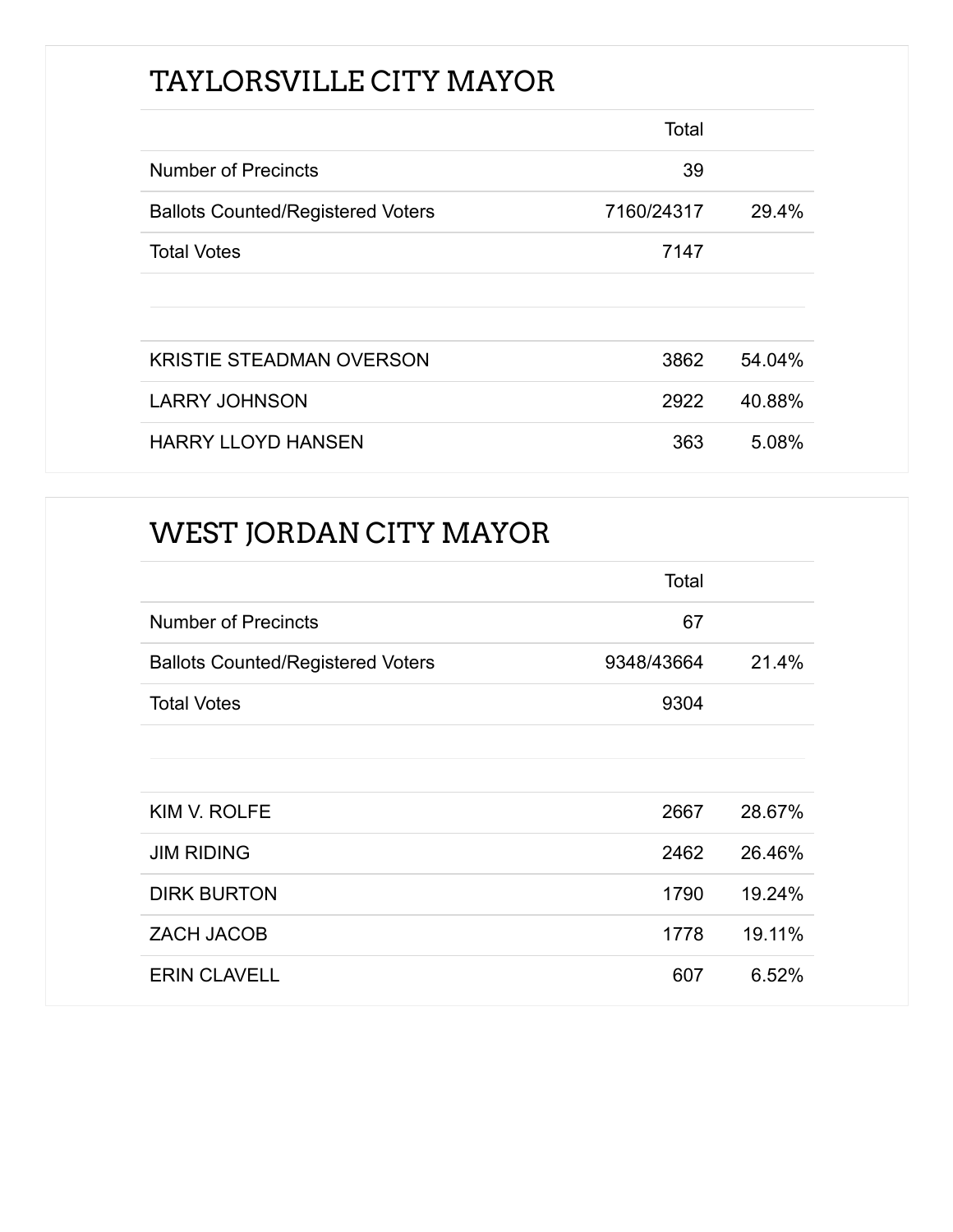# WEST JORDAN CITY COUNCIL AT LARGE

|                                          | Total      |        |
|------------------------------------------|------------|--------|
| <b>Number of Precincts</b>               | 67         |        |
| <b>Ballots Counted/Registered Voters</b> | 9348/43664 | 21.4%  |
| <b>Total Votes</b>                       | 14632      |        |
|                                          |            |        |
|                                          |            |        |
| <b>KAYLEEN WHITELOCK</b>                 | 4186       | 28.61% |
| <b>CHAD R. LAMB</b>                      | 3158       | 21.58% |
| <b>JAY THOMAS</b>                        | 2458       | 16.80% |
| <b>HYRUM SMITH MATTHEWS</b>              | 2451       | 16.75% |
| <b>MAX JOHNSON</b>                       | 2379       | 16.26% |

| <b>WEST VALLEY CITY MAYOR</b>            |            |        |
|------------------------------------------|------------|--------|
|                                          | Total      |        |
| <b>Number of Precincts</b>               | 74         |        |
| <b>Ballots Counted/Registered Voters</b> | 9849/40654 | 24.2%  |
| <b>Total Votes</b>                       | 9826       |        |
| <b>RON BIGELOW</b>                       | 3842       | 39.10% |
| <b>KAREN LANG</b>                        | 3074       | 31.28% |
| <b>TOM HUYNH</b>                         | 2178       | 22.17% |
| <b>JOSHUA CAMERON</b>                    | 732        | 7.45%  |